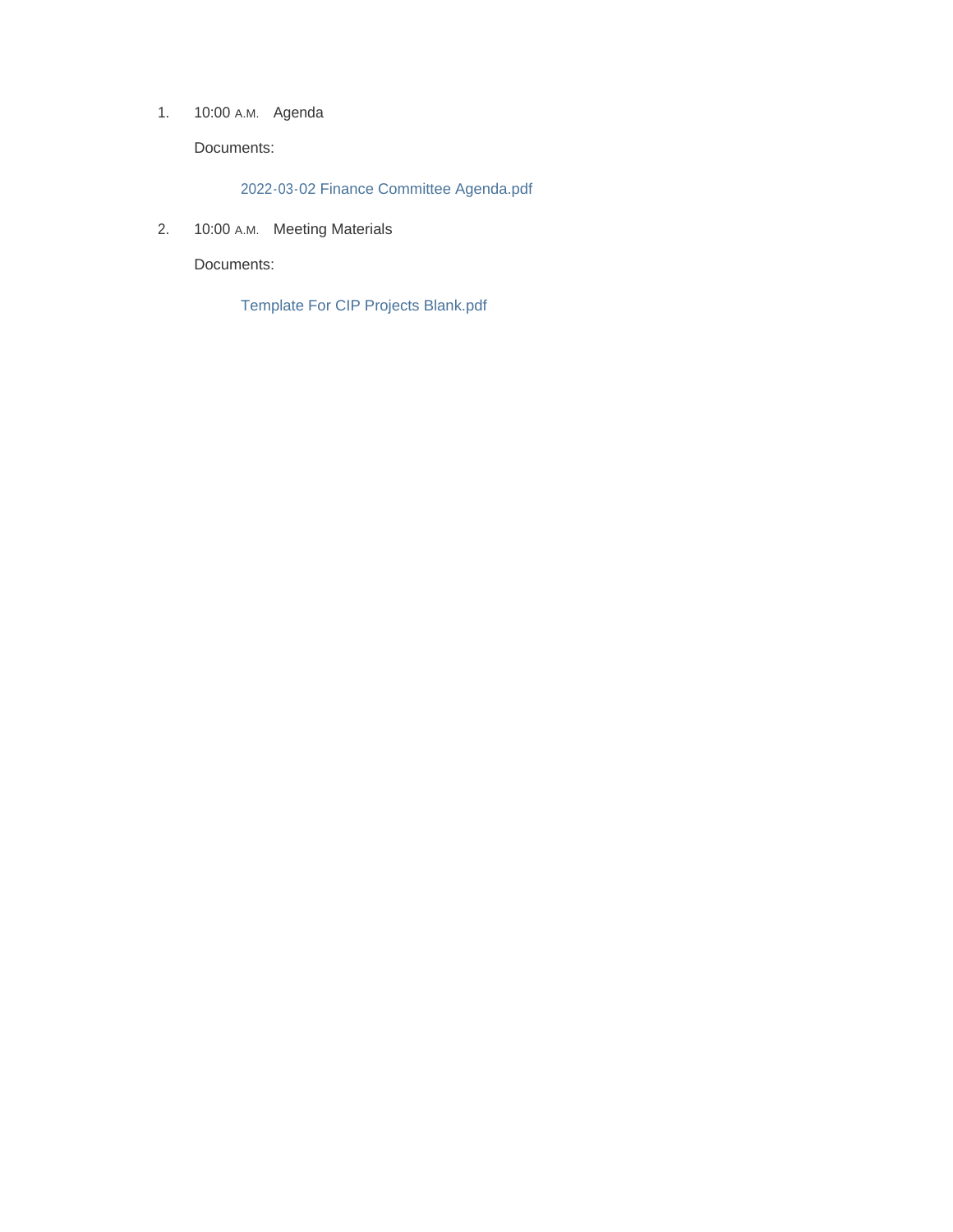

## **CITY OF YACHATS FINANCE COMMITTEE MEETING Yachats OR Wednesday, March 2, 2022, at 10:00am To Be Held Via Zoom**

Join Zoom Meeting <https://us02web.zoom.us/j/89701036908>

Meeting ID: 897 0103 6908 One tap mobile +12532158782,,89701036908# US (Tacoma) +13462487799,,89701036908# US (Houston)

Dial by your location +1 253 215 8782 US (Tacoma) +1 346 248 7799 US (Houston) +1 669 900 6833 US (San Jose) +1 301 715 8592 US (Washington DC) +1 312 626 6799 US (Chicago) +1 929 205 6099 US (New York) Meeting ID: 897 0103 6908 Find your local number: <https://us02web.zoom.us/u/krWs7w6li>

**AGENDA**

- I. Call Meeting to Order
- II. New Business A. 2022-01 Financials
- III. Old Business
	- A. Supplemental Budget
- IV. Other Business
	- A. From the Committee
	- B. From the Staff
	- C. From the Floor

## **NOTICE OF POSSIBLE CITY COUNCIL QUORUM**

The Mayor and City Councilors may be attending the meeting and there may be a quorum of the Council during the event. However, this is not a City Council meeting: no City business, no Council deliberation or decision-making will be conducted during the event.

This meeting is open to the public and all interested persons are invited to attend. This meeting will be audio taped. All items to be considered by the Committee must be submitted to City Hall no later than one week prior to the meeting. Minutes of all public meetings are available for review at City Hall, or on the City website at www.yachatsoregon.org

In accordance with ORS 192.630, City of Yachats will make a good faith effort to provide accommodations for any person desiring to attend a public meeting, if the request is made at least 48 hours in advance of the meeting time. The meeting room is physically accessible to persons with mobility devices;a sign language or foreign language interpreter may be available, with advance notice. Call City Hall at 541- 547-3565 or Oregon Relay 1-800-735-2900 (TDD) two days in advance.